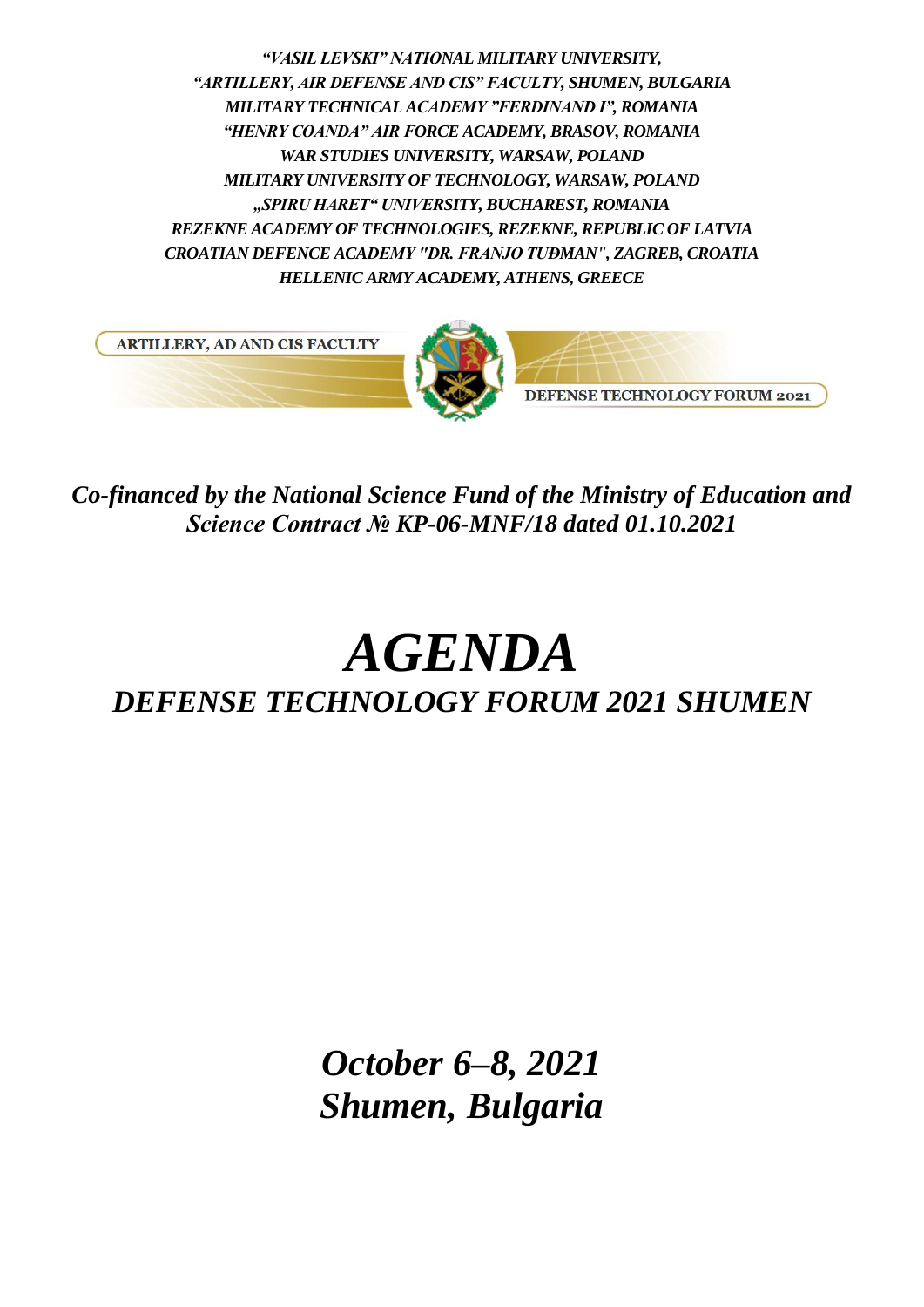#### *ORGANIZING COMMITTEE*

#### *GENERAL CO-CHAIRS*

- Brig. Gen. Ivan MALAMOV, Rector and Commandant of "Vasil Levski" National Military University, Bulgaria
- Brig. Gen. Prof. Eng. Constantin-Iulian VIZITIU PhD, Rector of Military Technical Academy "Ferdinand I", Romania
- Commander Assoc. Prof. Gabriel RADUCANU PhD., Commandant (Rector) of "Henri Coanda" Air Force Academy, Brasov, Romania
- Col. Prof. Eng. Przemysław Wachulak PhD, Rector and Commandant of Military University of Technology, Warsaw, Poland
- Col. Assoc. Prof. Leszek ELAK PhD, Vice Commandant-Rector of War Studies University, Warsaw
- Professor Iveta MIETULE PhD, Rector of Rezekne Academy of Technologies, Latvia
- Prof. Dr. Maria ANDRONIE Vice Rector in charge with scientific research, ...Spiru Haret" University, Bucharest, Romania
- Maj. Gen. Mate PADJEN, Commandant of Croatian Defence Academy "Dr. Franjo Tuđman", Zagreb, Croatia.

#### *CONFERENCE CO-CHAIRS*

- Col. Eng. Assoc. Prof. Dilyan DIMITROV Ph.D., Dean of Artillery, Air Defense and CIS Faculty, "Vasil Levski"NMU, Bulgaria
- Capt. Cdr. Assoc. Prof. Eng. Cristian-Emil MOLDOVEANU PhD, Military Technical Academy "Ferdinand I", Bucharest, Romania
- Col. Assoc. Prof. Eng. Laurian GHERMAN, PhD, "Henry Coanda" Air Force Academy, Brasov, Romania
- DSc. MUT Prof. Stanisław KACHEL, Military University of Technology, Poland
- Col. DSc. MUT Prof. Przemysław KUPIDURA, Military University of Technology, Poland
- Maj. Konrad WOJTOWICZ PhD, Military University of Technology, Poland
- Colonel Assoc. Prof. PhD Krzysztof KRAKOWSKI, War Studies University, Poland
- LTC Assoc. Prof. Eng. B. BIERNACIK, PhD, War Studies University, Poland
- Prof. Dr. Gheorghe DUDA, "Spiru Haret" University, Romania
- Col. Assistant Professor Stjepan DOMJANČIĆ, PhD, Croatian Defence Academy "Dr. Franjo Tuđman", Zagreb, Croatia

## *PROGRAM COMMITTEE*

#### *CHAIR*

 Col. Eng. Assoc. Prof. PhD Chavdar MINCHEV., Vice Dean of Artillery, Air Defense and CIS Faculty, "Vasil Levski" National Military University

#### *CO-CHAIRS*

- Col. Prof. Eng. PhD Pamfil SOMOIAG, Military Technical Academy "Ferdinand I", Romania
- LTC Cristian ENE,"Henry Coanda" Air Force Academy, Romania
- LTC Assoc. Prof. Eng. B. BIERNACIK, PhD, War Studies University, Poland
- Col. DSc. Prof. Zbigniew LECIEJEWSKI, Military University of Technology, Poland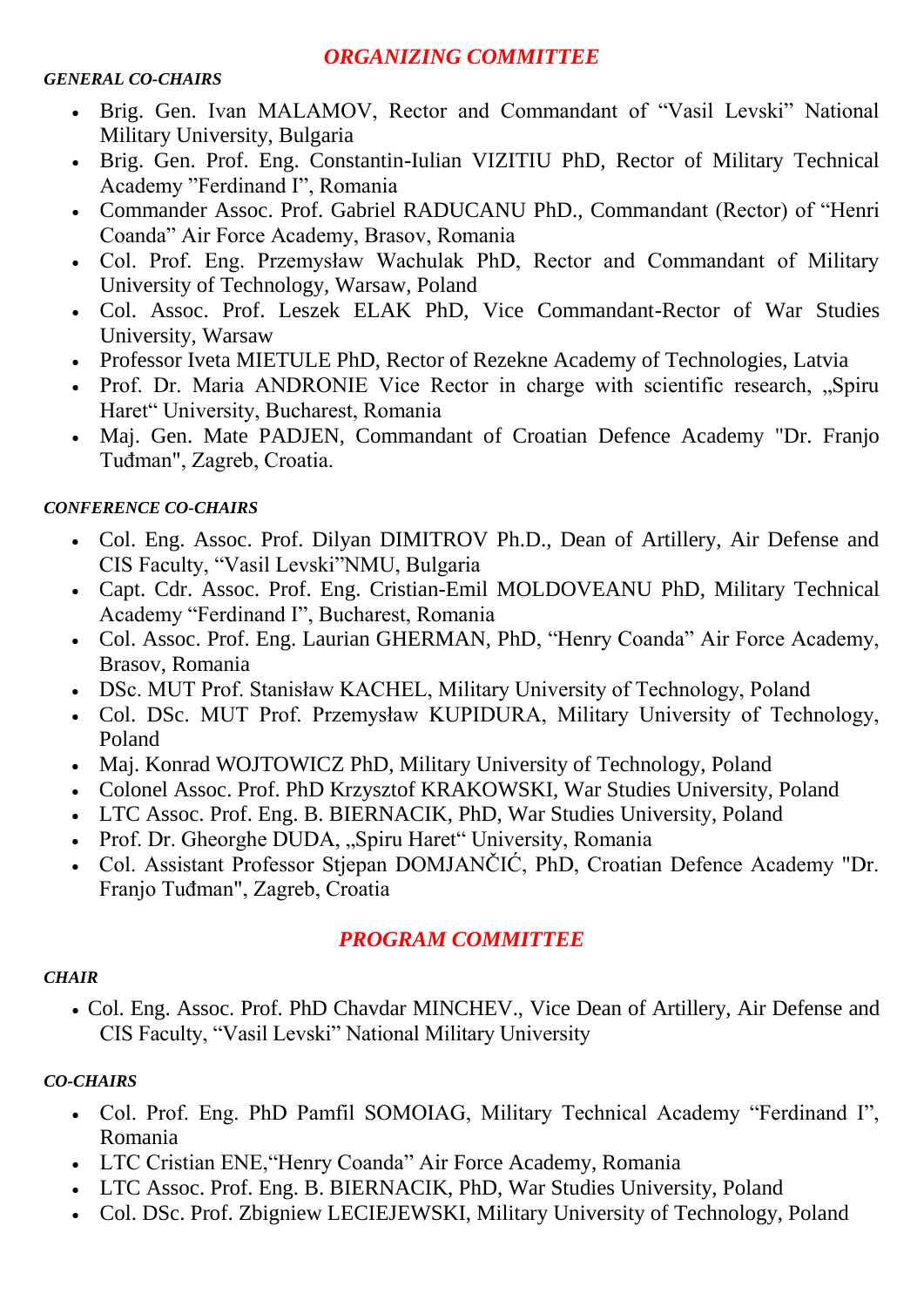| 6 October 2021                                                                                                                                                                                                                                                         |                 |  |
|------------------------------------------------------------------------------------------------------------------------------------------------------------------------------------------------------------------------------------------------------------------------|-----------------|--|
| Registration                                                                                                                                                                                                                                                           | $09:00 - 10:00$ |  |
| <b>Opening Ceremony</b>                                                                                                                                                                                                                                                | $10:00 - 10:30$ |  |
| Plenary Session $-1$ :<br>LTC Assoc. Prof. Eng. Bartosz Biernacik, Ph.D<br>War Studies University, Warsaw, Poland<br>"A training system implemented in War StudiesUniversity of HMS C3IS<br>Jasmine Command Support System in the time of the COVID-19 pandemia"       | $10:30 - 11:15$ |  |
| <b>Coffee Break</b>                                                                                                                                                                                                                                                    | $11:15 - 11:30$ |  |
| Plenary Session $-2$ :<br>Prof. DSc Luybomir Lazov<br>Rezekne Academy of Technologies, Rezekne, Latvia<br>"Direct and indirect hazards from laser radiation and personal protective<br>equipment"                                                                      | $11:30 - 12:15$ |  |
| Plenary Session $-3$ :<br>Capt. Cdr. Assoc. Prof. Eng. Cristian-Emil Moldoveanu, PhD<br>Military Technical Academy "Ferdinand I", Bucharest, Romania<br>"Material deflection and bullet ricochet determinations for different angles<br>of firing on a concrete plate" | $12:15 - 13:00$ |  |
| <b>Lunch Break</b>                                                                                                                                                                                                                                                     | $13:00 - 14:30$ |  |
| Plenary Session $-4$ :<br><b>Assoc. Prof. Eng. PhD Marius Mihailescu</b><br>Spiru Haret University of Bucharest, Romania<br>"Machine Learning for Cryptography and Information Security"                                                                               | $14:30 - 15:00$ |  |
| <b>Coffee Break</b>                                                                                                                                                                                                                                                    | $15:00 - 15:30$ |  |
| Security and Defense Products Presentation                                                                                                                                                                                                                             | $15:30 - 16:30$ |  |
| <b>Official Dinner</b>                                                                                                                                                                                                                                                 | 19:00           |  |
| 7 October 2021                                                                                                                                                                                                                                                         |                 |  |
| Transportation to the Firing Field                                                                                                                                                                                                                                     | $09:00 - 10:00$ |  |
| <b>Field Artillery Shooting Demonstration</b>                                                                                                                                                                                                                          | $10:00 - 12:30$ |  |
| Transportation from the Firing Field                                                                                                                                                                                                                                   | $12:30 - 13:30$ |  |
| <b>Lunch Break</b>                                                                                                                                                                                                                                                     | $13:30 - 14:30$ |  |
| International Scientific Conference – Workgroup Sessions:<br>• Security and defense<br>• Weapons, technologies, logistics<br>• Communication and computer technologies<br>• Cybersecurity<br>• Geodesy<br>· Social studies                                             | $14:30 - 17:30$ |  |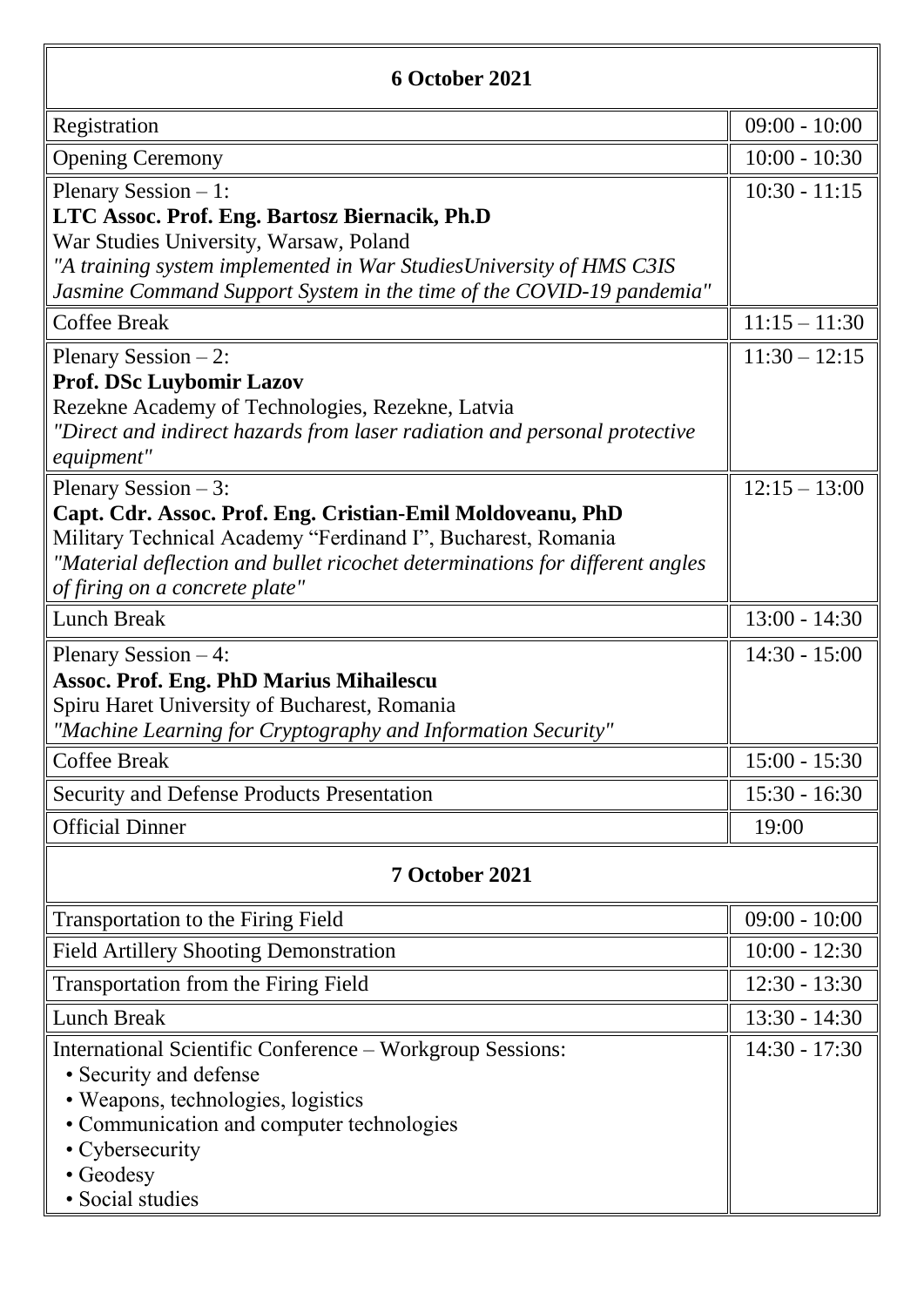| 8 October 2021                                            |                 |
|-----------------------------------------------------------|-----------------|
| International Scientific Conference – Workgroup Sessions: | $09:00 - 13:30$ |
| • Security and defense                                    |                 |
| • Weapons, technologies, logistics                        |                 |
| • Communication and computer technologies                 |                 |
| • Cybersecurity                                           |                 |
| • Geodesy                                                 |                 |
| · Social studies                                          |                 |
| <b>Lunch Break</b>                                        | $13:30 - 14:30$ |
| <b>Closing Ceremony</b>                                   | $14:30 - 15:00$ |
| Departure of Participants                                 | $15.00 - 17.00$ |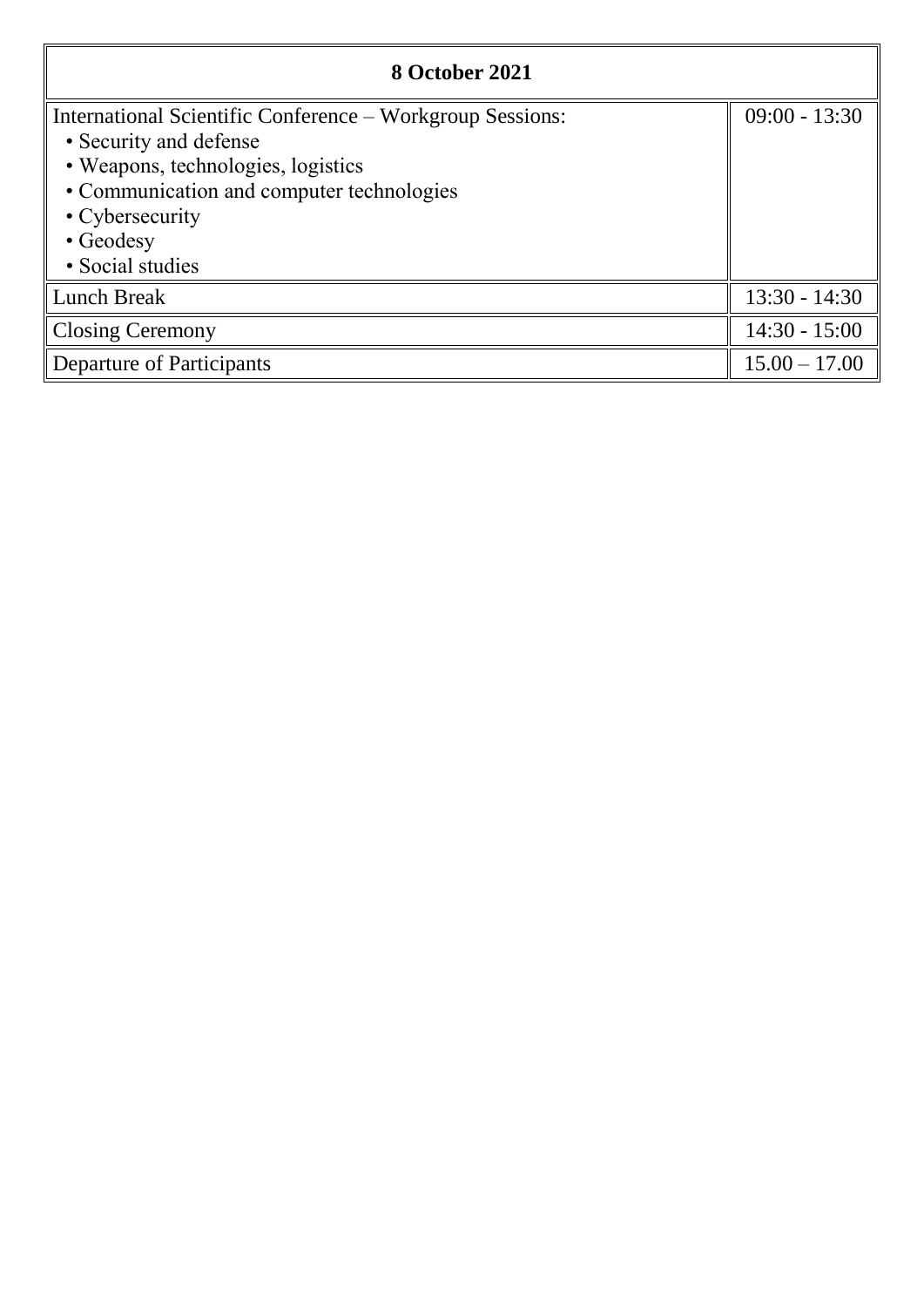## **WORKGROUP SESSION SECTION** *SECURITY AND DEFENSE*

#### **Chairman: Col. Assoc. Prof. Atanas. L. Atanasov, Ph.D. Location: Room 08401, Block 8, IV floor**

## **7 O c t o b e r 2021**

- 14.30-14.45 *Atanas S. Atanasov, Radoslav B. Ghalakov - Military academy "Georgi S. Rakovski", Faculty " Command-staben", Department "Land forces"* CRITERIA FOR PRIORITIZING OBJECTIVES IN COUNTERINGINSURGENCIES
- 14.45-15.00 *Dimitar S. Tashkov, Lachezar P. Rusekov - Rakovski National Defence College- Sofia, Command and Staff Faculty, Land Forces Department* IMPLEMENTATION OF COMBAT FUNCTIONS AND ENVIRONMENTAL FACTOR INFLUENCE IN BLOCKADE OPERATIONS CONDUCTED BY LAND FORCES
- 15.00-15.30 *Ivaylo I. Hinov - Military academy "Georgi S. Rakovski", Faculty "Command and Stuff", Department "Land forces"*

1. FACTORS INFLUENCING THE COMBAT ABILITY OF MILITARU UNITS AND RELATIONSHIPS WITH MILITARY DECISION-MAKING

2. MODERN UNDERSTANDINGS OF COMBAT CAPABILITY ARMED FORCES AND THE PROJECTION ON TACTICAL UNITS

- 15.30-15.45 Coffee break
- 15.45-16.15 *Delyan S. Slavov – Foreign Languages Department, National Military University*

1. FLOODS ANALYSIS IN REPUBLIC OF BULGARIA

2. A METHODOLOGY FOR DESIGN FLOOD MONITORING AND EARLY WARNING SYSTEM

16.15-17.00 *Stoyan N. Chanev – Artillery, Air Defense and CIS Faculty at the Vasil Levski National Military University*

1. PLANNING A SYSTEM FOR COMBATING UNMANNED AERIAL VEHICLES

2. ACTIVE DIRECTIONS FOR INCREASING THE OPPORTUNITIES FOR COMBATING UAVs ON THE BATTLEFIELD

3. PASSIVE DIRECTIONS FOR INCREASING THE OPPORTUNITIES FOR COMBATING UAVs ON THE BATTLEFIELD

17.00-17.15 *Ivelin G. Katsev, Ivaylo Zh. Bozov – National Military University, Faculty of Artillery, Air Defense and Communication and Information Systems* ASSESSMENT OF UNMANNED AERIAL VEHICLES' RECONNAISSANCE EFFECTIVENESS WHEN USED BY ARTILLERY RECONNAISSANCE FORMATIONS

17.15-17.30 *Ivelin G. Katsev – National Military University, Faculty of Artillery, Air Defense and Communication and Information Systems* ANALYSIS OF THE OPPORTUNITIES FOR EMPLOYMENT UNMANNED AERIAL VEHICLES CLASS MINI IN ARTILLERY FORMATIONS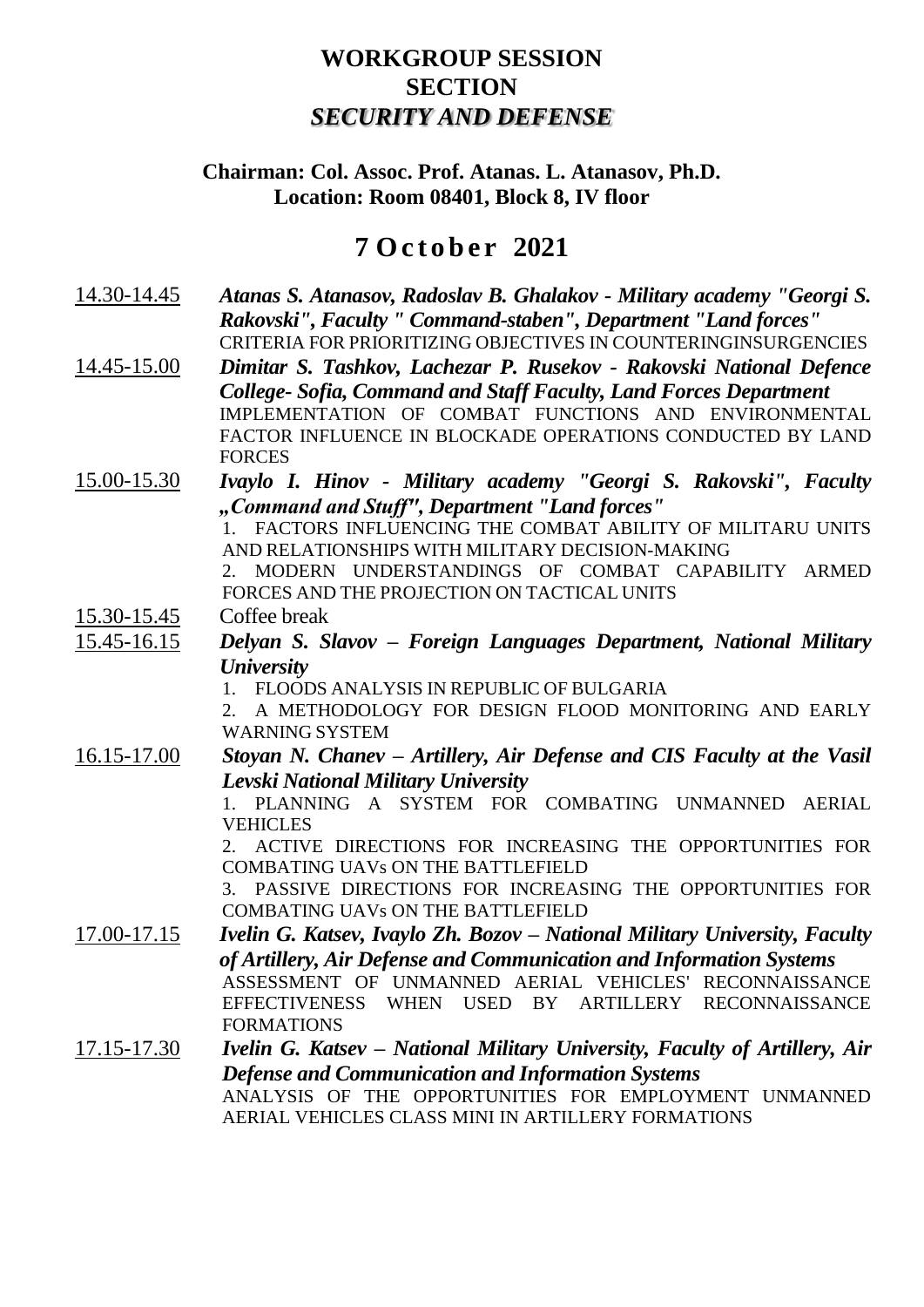# **8 O c t o b e r 2021**

| 09.00-09.15     | LCDR (OF-3 NAVY) Zhivko St. Yordanov PHD<br>METHODOLOGY FOR ASSESSING OF THE COMBAT CAPACITY OF<br>SURVEILLANCE AND COMMUNICATION (SAC) UNITS IN MARITIME |
|-----------------|-----------------------------------------------------------------------------------------------------------------------------------------------------------|
|                 | <b>OPERATIONS</b>                                                                                                                                         |
| 09.15-10.00     | Veliko P. Petrov - Faculty of Artillery, Air Defense and Communication<br>and Information Systems, National Military University, Shumen                   |
|                 | 1. INTERNATIONAL ORGANIZATIONS IN THE GLOBAL FOOD SECURITY                                                                                                |
|                 | <b>SYSTEM</b>                                                                                                                                             |
|                 | 2. WATER<br>RESOURCES MANAGEMENT<br><b>SOURCE</b><br><b>OF</b><br>AS.<br>A                                                                                |
|                 | <b>INTERNATIONAL CONFLICTS</b>                                                                                                                            |
|                 | USE OF DISINFORMATION IN MILITARY CONFLICTS<br>3.                                                                                                         |
| $10.00 - 10.30$ | Coffee break                                                                                                                                              |
| 10.30-10.45     | Veliko P. Petrov, Kaloyan A. Iliev - Faculty of Artillery, Air Defense and                                                                                |
|                 | Communication and Information Systems, National Military University,                                                                                      |
|                 | <b>Shumen</b>                                                                                                                                             |
|                 | CURRENT REALITIES AND TRENDS IN THE DEVELOPMENT OF GLOBAL<br><b>FOOD SECURITY</b>                                                                         |
| 10.45-11.00     | Kaloyan A. Iliev, Veliko P. Petrov - Faculty of Artillery, Air Defense and                                                                                |
|                 | Communication and Information Systems, National Military University,                                                                                      |
|                 | <b>Shumen</b>                                                                                                                                             |
|                 | DISINFORMATION - FACTOR IN THE INFORMATION WAR                                                                                                            |
| 11.00-11.15     | Ivaylo Zh. Bozov – National Military University, Faculty of Artillery, Air                                                                                |
|                 | <b>Defense and Communication and Information Systems</b>                                                                                                  |
|                 | <b>RECONNAISSANCE</b><br><b>ASSESSMENT</b><br><b>CAPABILITIES</b><br>OΕ<br>THE                                                                            |
|                 | OF UNMANNED AERIAL VEHICLES                                                                                                                               |
| 11.15-11.30     | Boyan V. Alexandrov - National Military University, Faculty of Artillery,                                                                                 |
|                 | <b>Air Defense and Communication and Information Systems</b><br>ANALYSIS OF THE PROCEDURE FOR FIRE POSITION DEPLOYMENT OF                                 |
|                 | ARTILLERY PLATOON/BATTERY FOR EXECUTION OF FIRE MISSION                                                                                                   |
| 11.30-12.00     | Danko D. Farazov - Joint Operations and Planning Department, National                                                                                     |
|                 | Defence College "G. S. Rakovski"                                                                                                                          |
|                 | THE COMPREHENSIVE APPROACH OF NATO AND AFGHANISTAN                                                                                                        |
|                 | TARGETING PROCESS OF THE JOINT OPERATIONS<br>2.                                                                                                           |
| 12.00-12.15     | Hristo A. Desev - National Military University, Faculty of Artillery, Air                                                                                 |
|                 | <b>Defense and Communication and Information System</b>                                                                                                   |
|                 | CHARACTERISTICS OF CRITICAL INFRASTRUCTURE SITES AS SITE OF<br><b>TERRORIST THREATS</b>                                                                   |
| 12.15-12.30     | Anastas M. Chitakov – National Military University, Faculty of Artillery,                                                                                 |
|                 | Air Defense and Communication and Information System                                                                                                      |
|                 | CHARACTERISTICS OF THE MAIN CRISES AND CONFLICTS IN THE BLACK                                                                                             |
|                 | SEA REGION AND THE REASONS FOR THEM                                                                                                                       |
| 12.30-13.30     | Question and discussion                                                                                                                                   |
|                 |                                                                                                                                                           |

- $\underline{09.00-10.30}$  Workgroup Work<br> $\underline{10.30-11.00}$  Coffee break
- 
- $\frac{10.30-11.00}{11.00-13.30}$  Coffee break<br>Workgroup V Workgroup Work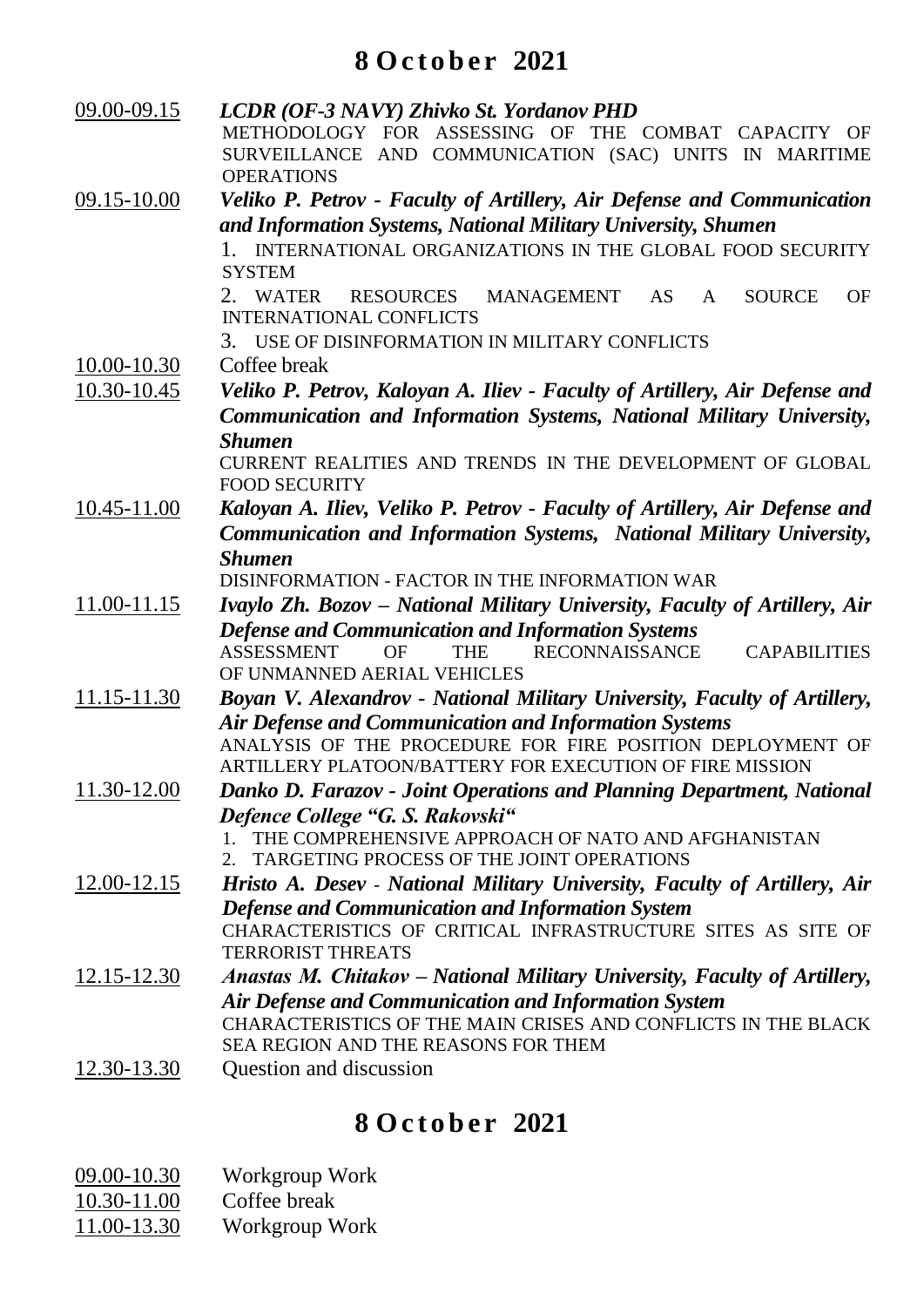## **WORKGROUP SESSION SECTION** *WEAPONS, TECHNOLOGIES, LOGISTICS*

#### **Chairman: Col. Assoc. Prof. Conuy G. Conev, Ph.D. Location: Room 08108, Block 8, floor I**

## **7 O c t o b e r 2021**

- 14.30-14.45 *Mateusz MorawskI, Bartosz Fikus, Ryszard Woźniak - Faculty of Mechatronics, Armament and Aerospace, Military University of Technology, Warsaw, Poland* FORMULATION OF INTERIOR BALLISTIC MODEL OF GAS DELAYED BLOWBACK OPERATION FIREARM
- 14.45-15.00 *Damian Szupieńko, Radosław Trębiński - Faculty of Mechatronics, Armament and Aerospace, Military University of Technology, Warsaw, Poland*

COMPARATIVE ANALYSIS OF DIFFERENT METHODS OF CALCULATING PRESSURE INSIDE THE BARREL IN POST-MUZZLE PERIOD OF A SHOT

15.00-15.15 *Alicja Turczyńska, Bartosz Fikus, Zbigniew Leciejewski - Faculty of Mechatronics, Armament and Aerospace, Military University of Technology, Warsaw, Poland* PRELIMINARY ESTIMATION OF INFLUENCE OF BARREL RESISTANCE

FORCE FORMULATION ON THE BALLISTIC CURVES FOR ANTI-AIRCRAFT CANNON

- 15.15-15.30 *Nektarios K. Nasikas, PhD - Assistant Professor, Department of Military Sciences, Division of Mathematics and Engineering Sciences, Hellenic Army Academy, Evelpidon Avenue, Vari, Attica, Greece* HIGH TEMPERATURE MATERIALS SYNTHESIS FOR DEFENCE APPLICATIONS: CURRENT STATUS AND FUTURE TRENDS
- 15.30-16.00 Coffee break
- 16.00-16.15 *Conuy G. Conev, Stamen I. Antonov - Artillery, Air Defense and CIS Faculty, National Military University "Vasil Levski", Shumen* A CONCEPTUAL FRAMEWORK FOR THE UTILIZATION PROCESS OF EXCESS AMMUNITION IN THE REPUBLIC OF BULGARIA
- 16.45-17.15 *Maxim Alashki - Ministry of Defence, Armaments Policy Directorate* 1. INSTRUMENTS OF THE EUROPEAN UNION FOR COLABORATION AND COOPERATION IN THE FIELD OF DEFENSE INDUSTRY AND TECHNOLOGY DEVELOPMENT: CDP, CARD, EDIDP, EDF, PADR, PESCO

2. TEREM-HOLDING EAD - CONDITION AND OPPORTUNITIES FOR DEVELOPMENT

17.15-17.30 *Rosen М. Ivanov - Ministry of Defence, Armaments Policy Directorate* DEFENSE ACQUISITION SYSTEM - A MAIN FACTOR IN THE PROCESS OF BUILDING DEFENSE CAPABILITIES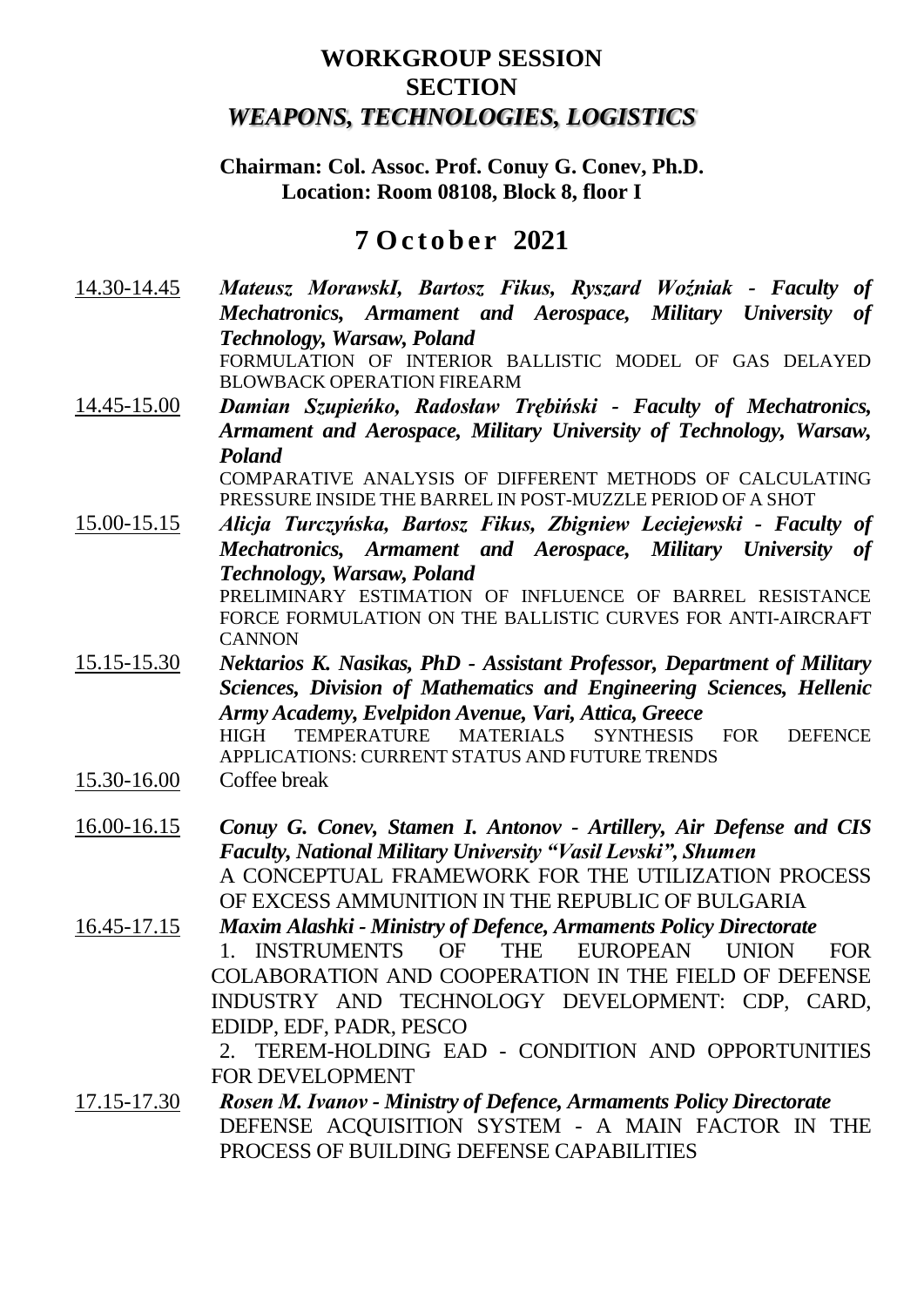## **8 октомври 2021**

- 09.00-09.15 *Ivelina Ivanova Angelska - NITI SHS Kazanlak, Bulgaria* PYROTECHNIC COMPOSITIONS
- 09.15-09.30 *Svetozar B. Botev - Joint Forces Command* RESEARCH OF THE THICKNESSES OF THE CUMULATIVE LINEAR UNDER THE PENETRATION OF THE CUMULATIVE JET
- 09.30-10.00 *Neli-Maria Antonova Popova - "Konstantin Preslavsky" University of Shumen, Logistics at the Faculty of Technical Sciences, Department of Engineering*

1. MODEL FOR DETERMINING THE OPTIMAL GROUPING OF FORCES FOR ELIMINATION OF CONSEQUENCES OF INCIDENTS RELATED TO MILITARY **SITES** 

2. PECULIARITIES OF THE FUNCTIONING OF MANAGEMENT SYSTEMS IN THE CONDITIONS OF DISASTERS AND ACCIDENTS

10.00-10.30 Coffee break

10.30-13.30 Question and discussion

## **WORKGROUP SESSION SECTION** *COMMUNICATION AND COMPUTER TECHNOLOGIES CYBERSECURITY*

## **Chairman: Assoc. Prof. Rosen Atanasov Bogdanov, Ph.D. Location: Room 08201, Blok 8, floor II**

| 14.30-14.45                                                         | Slavov S. Delyan, Atanasova K. Alexandra, Dimov S. Dimitar –                     |
|---------------------------------------------------------------------|----------------------------------------------------------------------------------|
|                                                                     | <b>Communication Networks and Systems Department, Artillery, Air Defense</b>     |
|                                                                     | Communication and Information Systems Faculty, National Military                 |
|                                                                     | University "V. Levski                                                            |
|                                                                     | ANALYSIS OF LOCATION METHODS FOR IMPROVING THE USE OF THE                        |
|                                                                     | ELECTROMAGNETIC SPECTRUM                                                         |
| 14.45-15.00                                                         | Slavov S. Delyan, Marinova K. Nataliya, Radev Y. Ivan - Communication            |
|                                                                     | <b>Networks and Systems Department, Artillery, Air Defense Communication</b>     |
|                                                                     | and Information Systems Faculty, National Military University "V. Levski         |
|                                                                     | A COMPARATIVE ANALYSIS OF DIGITAL SPECTRUM ANALYZERS                             |
| 15.00-15.15                                                         | Dobry S. Stoyanov, Lyuboslav M. Bochev, Ivan Y. Radev - Artillery, Air           |
|                                                                     | Defense Communication and Information Systems Faculty, National                  |
|                                                                     | Military University " <i>V. Levski"</i> , Shumen                                 |
|                                                                     | APPROACHES FOR CYBERSECURITY ENHANCEMENT OF THE ENERGY                           |
|                                                                     | INFRASTRUCTURE MANAGEMENT                                                        |
| 15.15-15.30                                                         | Dobry S. Stoyanov, Lyuboslav M. Bochev, Dimitar St. Dimov – Artillery,           |
| Air Defense Communication and Information Systems Faculty, National |                                                                                  |
|                                                                     | Military University "V. Levski", Shumen                                          |
|                                                                     | <b>COMMUNICATION</b><br>DEVELOPMENT OF<br>SYSTEMS,<br><b>TRENDS</b><br>IN<br>THE |
|                                                                     | <b>EXPLOITING ELECTRICAL POWER LINES</b>                                         |
| 15.30-16.00                                                         | Coffee break                                                                     |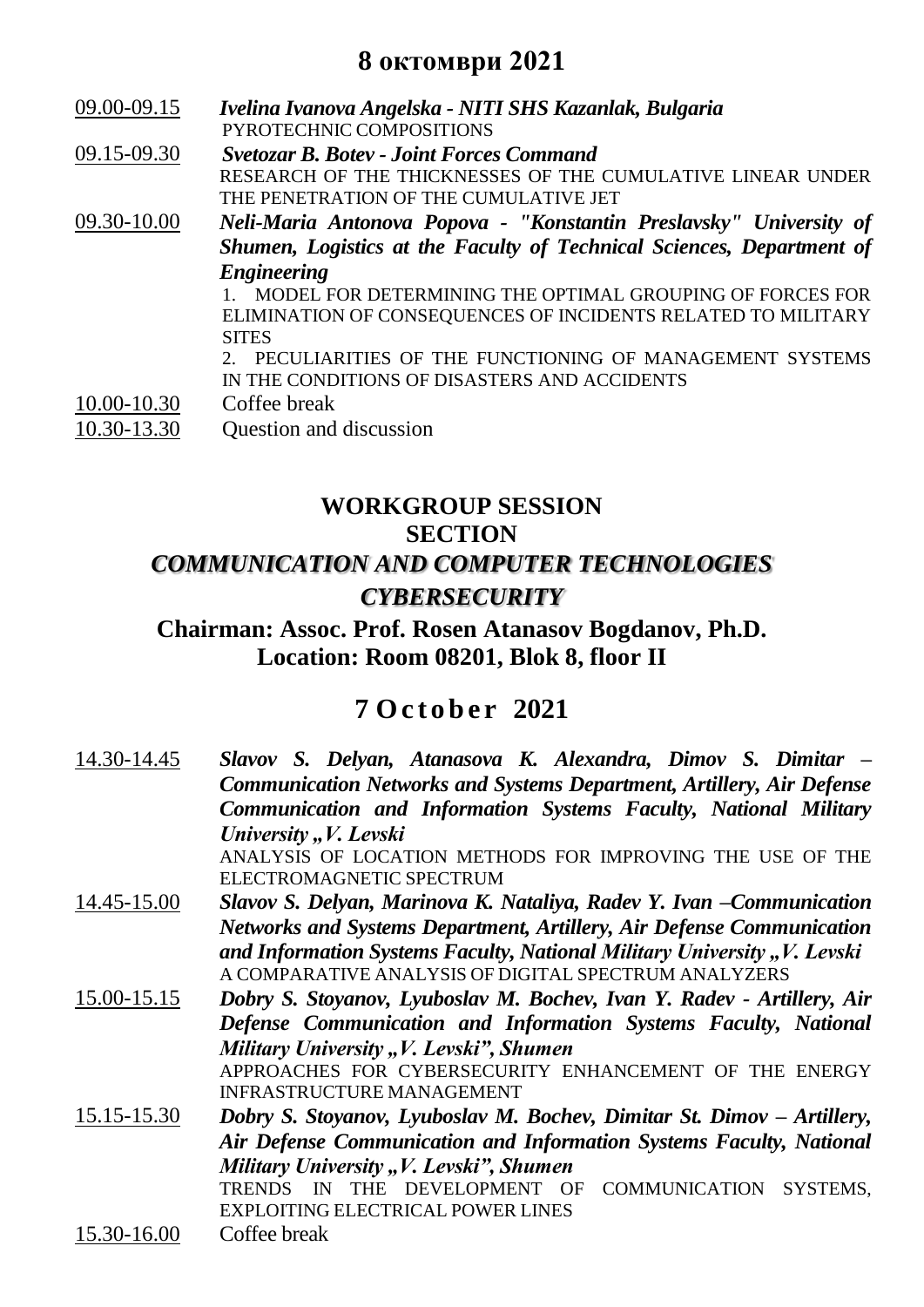| 16.00-16.15                                                          | Zhaneta N. Savova, Rosen A. Bogdanov - National Military University "V.     |
|----------------------------------------------------------------------|-----------------------------------------------------------------------------|
|                                                                      | Levski, Artillery, Air Defense Communication and Information Systems        |
|                                                                      | <b>Faculty</b>                                                              |
|                                                                      | NEW CHALLENGES TO MODERN CLASSICAL CRYPTOG-RAPHY IN A                       |
|                                                                      | WORLD WITH QUANTUM COMPUTING                                                |
| $16.15 - 16.30$                                                      | Radostin S. Dimov, Dimitar S. Dimov - National Military University "V.      |
| Levski, Artillery, Air Defense Communication and Information Systems |                                                                             |
|                                                                      | <b>Faculty</b>                                                              |
|                                                                      | RESEARCH OF THE RECEPTION OF RADIO SIGNALS IN A WIRELESS RADIO              |
|                                                                      | <b>NETWORK</b>                                                              |
| 16.30-16.45                                                          | Ivan Y. Radev, Sonya V. Staneva - National Military University "V. Levski,  |
|                                                                      | <b>Artillery, Air Defense Communication and Information Systems Faculty</b> |
|                                                                      | THE TRUTH AND THE FACTS ABOUT 5G PARANOY                                    |
| 16.45-17.30                                                          | Workgroup Work                                                              |

# **8 O c t o b e r 2021**

| 09.00-10.30 | Workgroup Work |
|-------------|----------------|
| 10.30-11.00 | Coffee break   |
| 11.00-13.30 | Workgroup Work |

## **WORKGROUP SESSION SECTION** *GEODESY*

## **Chairman: Prof. Andrey Ivanov Andreev, PhD Location: Room 39301, Blok 39**

# **7 O c t o b e r 2021**

| 14.30-15.00 | Yordanova V., Andreev A.                                      |
|-------------|---------------------------------------------------------------|
|             | 1. GLOBAL AND LOCAL MODELING OF THE EARTH MAGNETIC FIELD      |
|             | USING SWARM SATELLITES                                        |
|             | 2. INFLUENCE OF THE MAGNETIC FIELD ON THE DEVELOPMENT OF LIFE |
|             | AND EARTH PROCESSES. LOCALIZATION OF NATURAL PHENOMENA        |
|             | USING SATELLITE DATA FROM THE SWARM MISSION                   |
| 15.00-15.30 | Prokopov Y.T.                                                 |
|             | 1. SATELLITE RADAR INTERFEROMETRY AS AN ALTERNATIVE FOR       |
|             | <b>SOME APPLIED GEODESY TASKS</b>                             |
|             | 2. THE TERRESTRIAL LASER SCANNING RESOURCES AS A BASIS FOR    |
|             | <b>GEODESIC MODELING</b>                                      |
| 15.30-15.45 | <b>Bedzheva M.</b>                                            |
|             | CURRENT STATE OF TRAINING IN THE DISCIPLINE OF ENGINEERING    |
|             | <b>PHOTOGRAMMETRY</b>                                         |
| 15.45-16.00 | Ivanova I.                                                    |
|             | <b>CURRENT ISSUES IN THE FIELD OF CADASTRE</b>                |
| 16.00-16.30 | Coffee break                                                  |
| 16.30-17.00 | Andreeva P., Andreev A.                                       |
|             | COMCEDNING THE BRODI EMC OF CEOINEODMATION TECHNOLOGIES       |

1. CONCERNING THE PROBLEMS OF GEOINFORMATION TECHNOLOGIES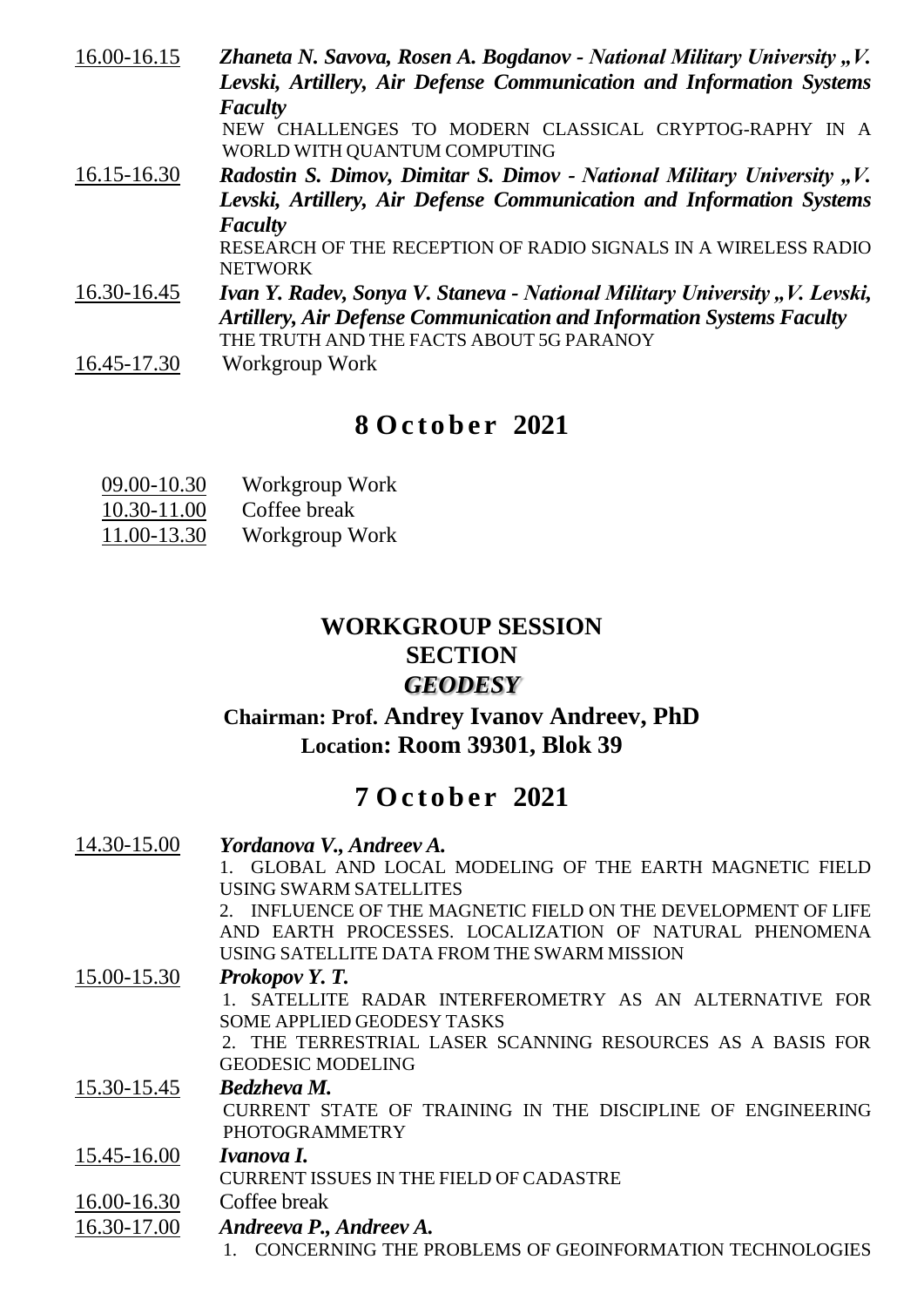|             | <b>IN BULGARIA</b><br>2. APPLICATION OF GIS PLATFORMS |
|-------------|-------------------------------------------------------|
| 17.00-17.15 | Andreeva P., Dimova G. Andreev A.                     |
|             | APPLICATION OF GIS AND GNSS IN NAVIGATION             |
| 17.15-17.30 | Question and discussion                               |
|             |                                                       |
|             | 8 October 2021                                        |

| 09.00-09.15 | Kopanov N.                                                |
|-------------|-----------------------------------------------------------|
|             | СЪЗДАВАНЕ НА ОРТОФОТОКАРТА И DEM МОДЕЛ НА УРБАНИЗИРАН     |
|             | РАЙОН С БЛА И ГНСС                                        |
| 09.15-09.30 | Kopanov N., Nikolov D.                                    |
|             | INVESTIGATION OF THE ACCURACY OF THE BER OF THE CADASTRAL |
|             | MAP WITH THE HELP OF MODERN GNSS RECEIVERS                |
| 09.30-10.30 | Question and discussion                                   |
| 10.30-11.00 | Coffee break                                              |
| 11.00-13.30 | Workgroup Work                                            |

## **WORKGROUP SESSION SECTION** *SOCIAL STUDIES*

#### **Chairman: Prof. Veliko. P. Petrov, Ph.D. Location: Room 25105, Block 25, floor I**

| 14.30-14.45 | Valya M. Simeonova – Joint Forces Command                                                       |
|-------------|-------------------------------------------------------------------------------------------------|
|             | COMMUNICATION BETWEEN MILITARY SERVANTS AS PROFESSIONAL                                         |
|             | <b>COMMUNICATION</b>                                                                            |
| 14.45-15.00 | Larisa P. Todorova - Jurist                                                                     |
|             | THE LEGAL FRAMEWORK OF THE DUAL SYSTEM OF TRAINING IN THE<br><b>PROFESSION "SECURITY GUARD"</b> |
| 15.00-15.30 | Teodora P. Chalakova - Ministry of Defence of the Republique of                                 |
|             | <b>Bulgaria</b>                                                                                 |
|             | 1. HOW GENERATION "Y" CHANGED THE MILITARY ENVIRONMENT                                          |
|             | ADAPTING TRAINING STYLES AS AN OPPORTUNITY TO ENHANCE<br>$\mathcal{D}$                          |
|             | THE PROFESSIONAL QUALIFICATIONS OF GENERATIONS X, Y AND Z                                       |
| 15.30-16.00 | Coffee break                                                                                    |
| 16.00-16.15 | Radoslav B. Chalakov, Atanas S. Atanasov - Military academy "Georgi                             |
|             | S. Rakovski'', Faculty " Command-staben", Department "Land forces"                              |
|             | ORGANIZATIONAL STRUCTURE AND ADMINISTRATIVE STRUCTURES IN                                       |
|             | THE ARMED FORCES                                                                                |
| 16.15-16.30 | Atanas S. Atanasov, Radoslav B. Chalakov - Military academy "Georgi                             |
|             | S. Rakovski'', Faculty " Command-staben", Department "Land forces"                              |
|             | MILITARY ADMINISTRATION IN THE ADMINISTRATIVE SERVICE SYSTEM                                    |
| 16.30-16.45 | Gergana A. Dimova - Foreign Languages Department, National                                      |
|             | Military University, Shumen, Bulgaria                                                           |
|             | RESEARCH ON THE EFFECTIVENESS OF FOREIGN LANGUAGE EDUCATION                                     |
|             | AND INTERCULTURAL COMMUNICATION MODEL                                                           |
| 16.45-17.30 | Question and discussion                                                                         |